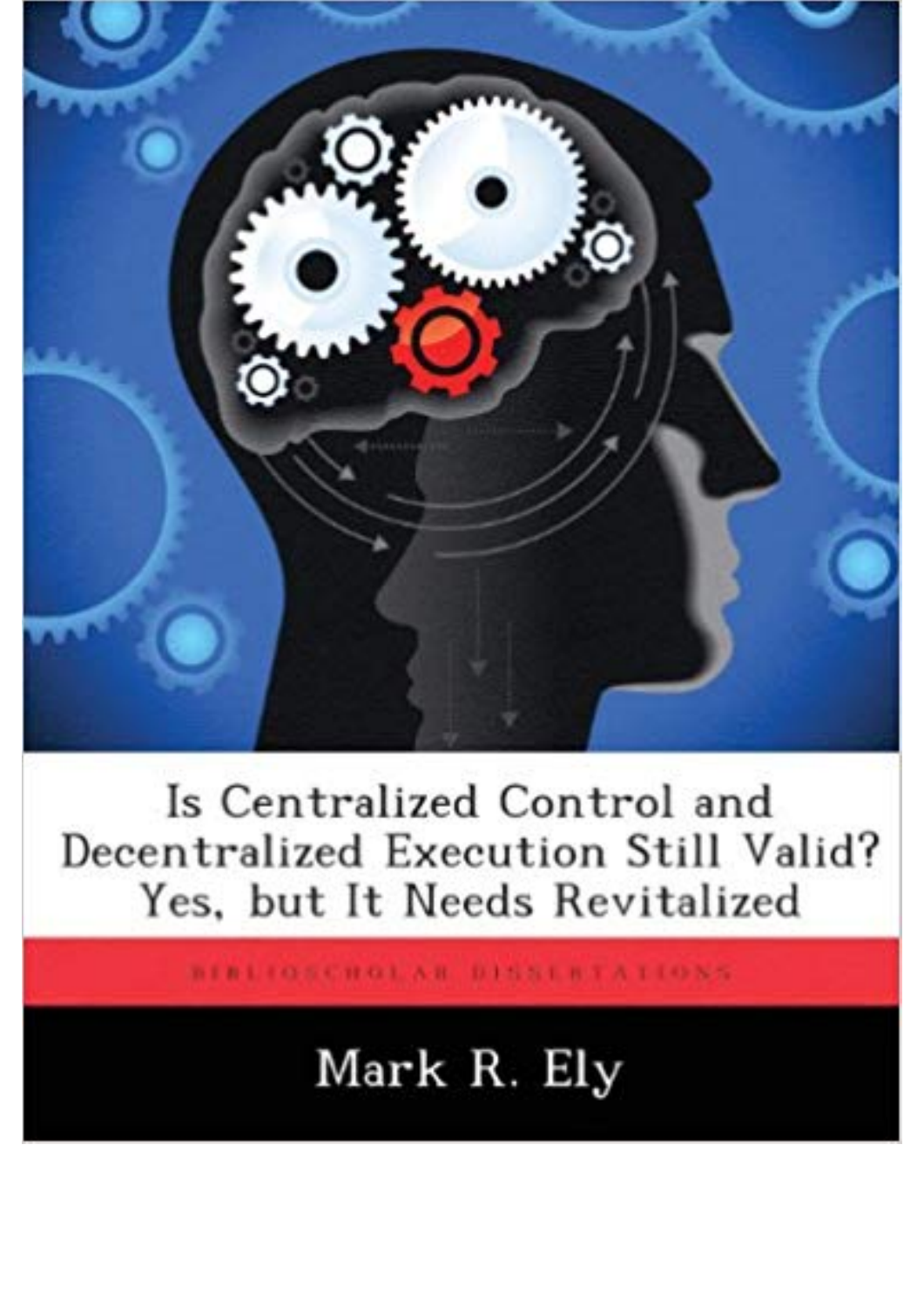*Mark R. Ely*

**Is Centralized Control and Decentralized Execution Still Valid? Yes, but It Needs Revitalized**

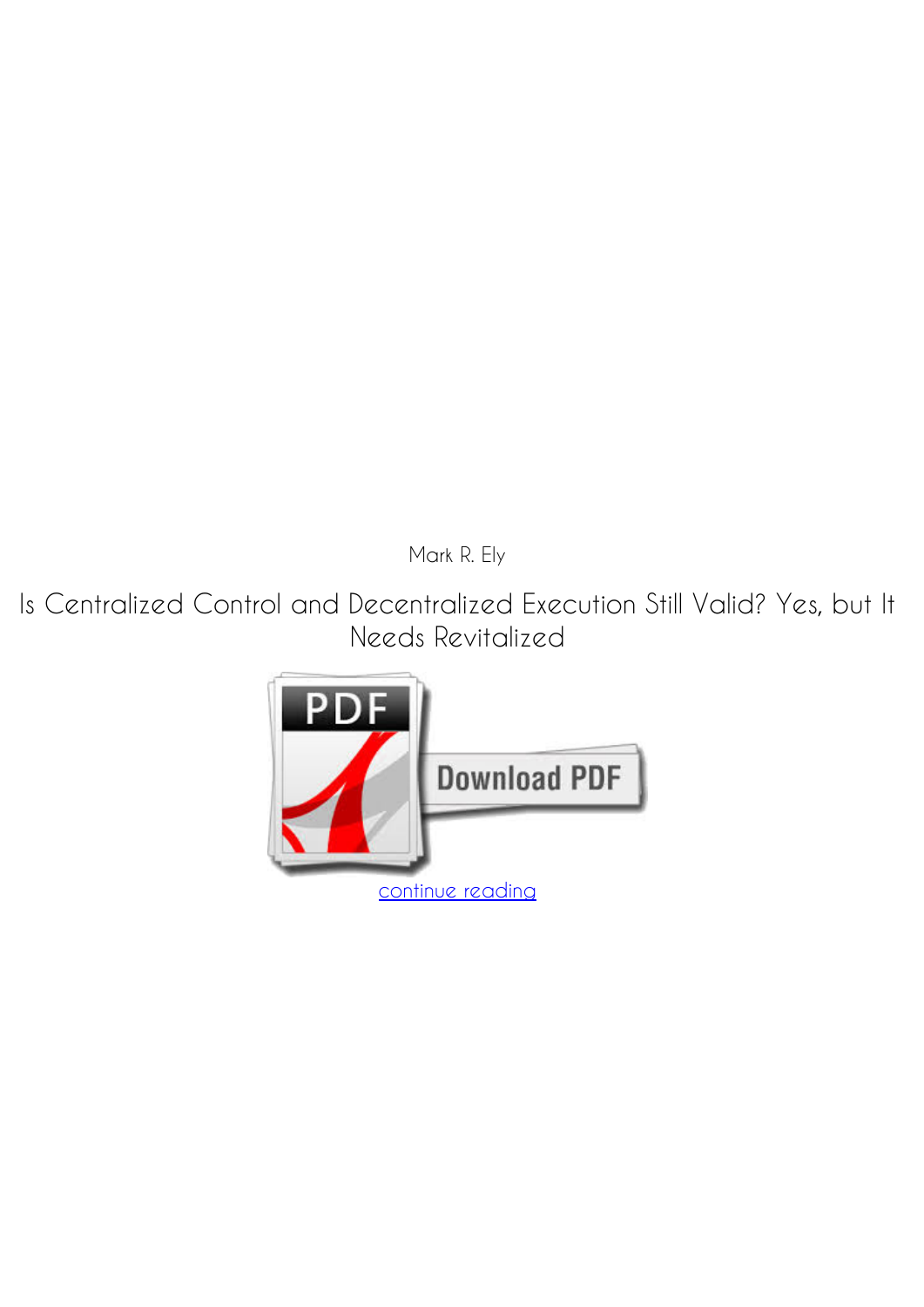There exists a strong debate among many airmen today more than the interpretation of the Air Force's centralized control and decentralized execution tenant. Buchanan's lecture to the pupil class detailed his experiences as an air component commander.2 This led to numerous student queries addressing the application form (or misapplication) of the tenant during recent operations in Afghanistan and Iraq. This debate was highlighted lately at three separate Air flow Command and Staff University (ACSC) lectures.3 Finally, throughout a lecture from Lt Col Brian Searcy detailing his experiences as Director of Combat Operations during Afghanistan surroundings operations in 2005, he declared that Phase IV operations are inherently more centralized and that now "is a fact of life".1 Lt Gen (ret) Walter E. Next, Gen (ret) Gregory S. "Speedy" Martin stated during his lecture to the ACSC course the tenant is highly recommended even more as "centralized distribution". He briefly mentioned the issues over centralized control and decentralized execution.4 He went on to indicate that future data hyperlink technology will allow operational levels of leadership to have very detailed information from tactical level assets. This includes such items as "gasoline readings". General, these lectures provided exceptional examples why there is normally confusion among airmen today over centralized control and decentralized execution.



[continue reading](http://bit.ly/2Tge8Fv)